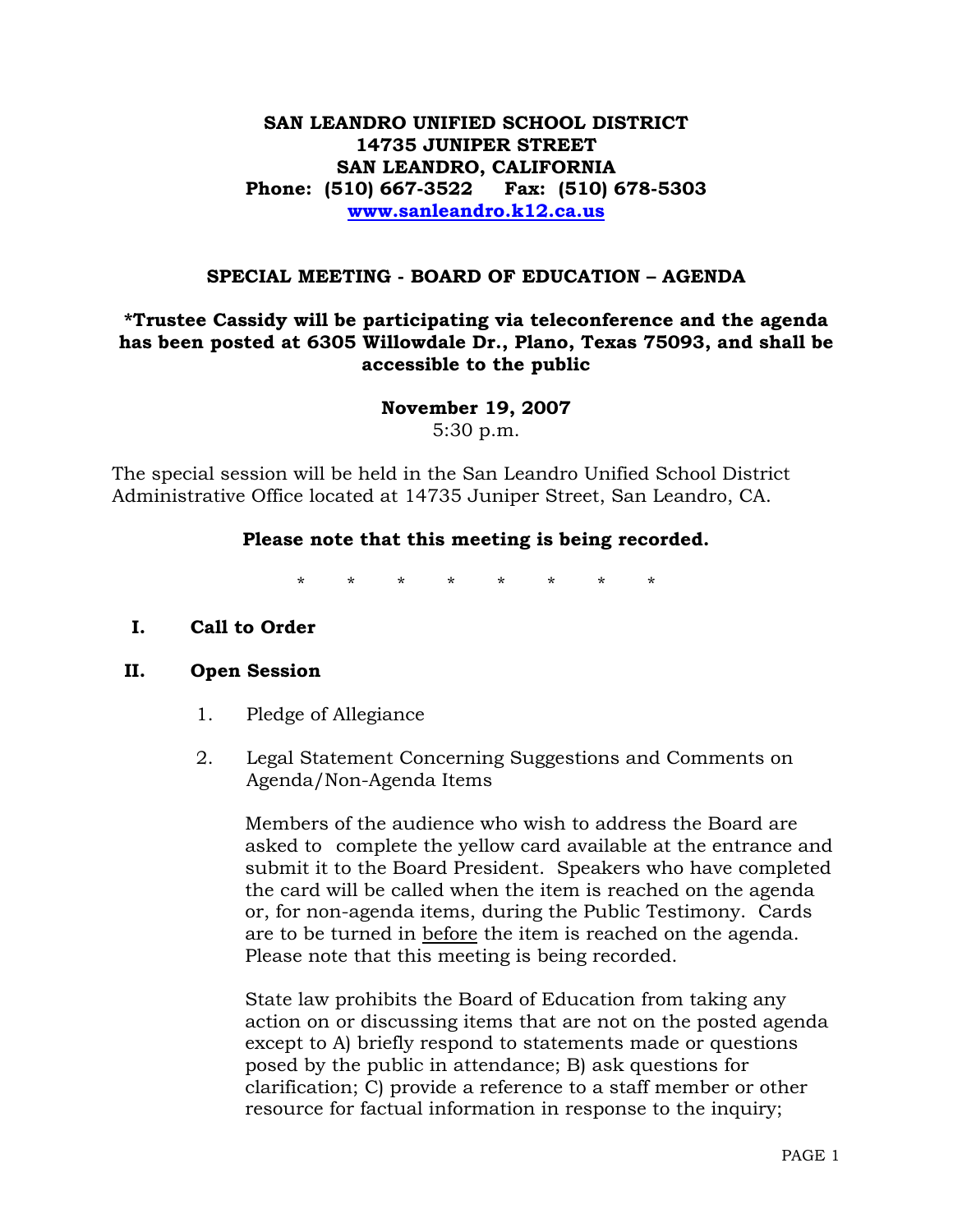or D) ask a staff member to report back on the matter at the next meeting and/or put it on a future agenda. (Government Code Section 54954.2(a))

# **III. Consent**

| <b>Educational Services</b> |  |
|-----------------------------|--|
|-----------------------------|--|

| $3.1-C$<br>Proposed Stipulated<br><b>Expulsion Order</b>                                                                              | <b>Staff Recommendation:</b><br>Approve the stipulated expulsion<br>recommendation from the Director of<br><b>Student Support Services for</b><br>Student E01-07/08.               |  |
|---------------------------------------------------------------------------------------------------------------------------------------|------------------------------------------------------------------------------------------------------------------------------------------------------------------------------------|--|
|                                                                                                                                       | Motion Second Vote                                                                                                                                                                 |  |
| $3.2 - C$<br>Proposed Stipulated<br><b>Expulsion Order</b>                                                                            | Staff Recommendation:<br>Approve the stipulated expulsion<br>recommendation from the Director of<br><b>Student Support Services for</b><br>Student E02-07/08.                      |  |
|                                                                                                                                       | Motion ________ Second ______Vote                                                                                                                                                  |  |
| $3.3 - C$<br>Supplemental Services<br>Contract Between San<br>Leandro Unified School<br>District and A+<br><b>Educational Centers</b> | Staff Recommendation:<br>Approve the contract between the<br>San Leandro Unified School District<br>and A+ Educational Centers to<br>provide Supplemental Educational<br>Services. |  |
|                                                                                                                                       | Motion Second Vote                                                                                                                                                                 |  |
| $3.4-C$<br>Out-of-Country Field<br>Trip for Bancroft<br><b>Students to Mexico</b>                                                     | Staff Recommendation:<br>Approve the out-of-country field trip<br>for Bancroft students to Puerto<br>Vallarta, Mexico during spring break,<br>March 24-31, 2008.                   |  |
|                                                                                                                                       | Motion Second Vote                                                                                                                                                                 |  |

# **IV. Public Testimony on Non-Agenda Items**